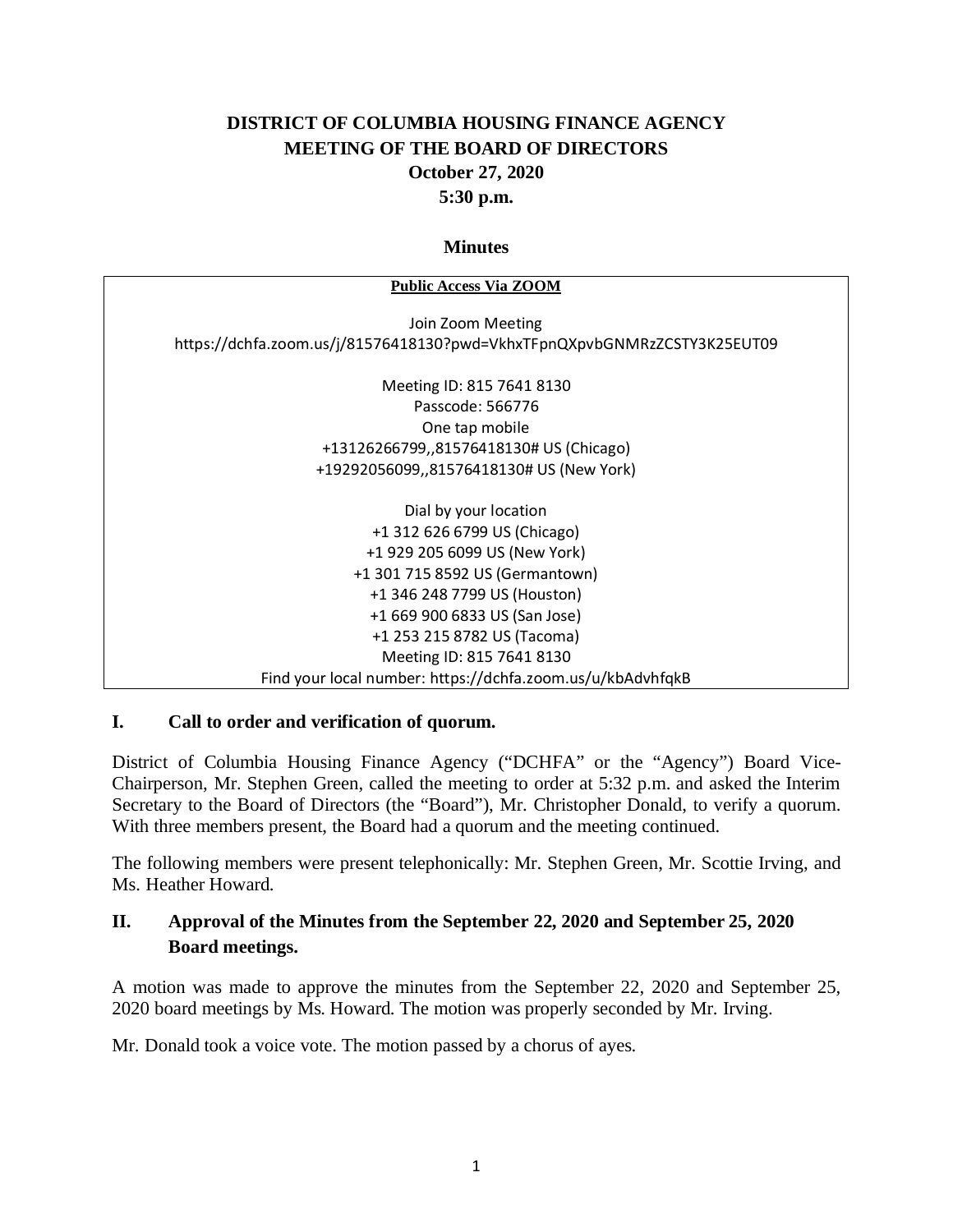### **III. Vote to close meeting to discuss Sursum Corda.**

Pursuant to the District of Columbia Administrative Procedure Act, the Chairperson of the Board of Directors will call a vote to close the meeting in order to discuss, establish, or instruct the public body's staff or negotiating agents concerning the position to be taken in negotiating **Sursum Corda.** An open meeting would adversely affect matters related to the Agency. (D.C. Code §2-575(b)(2)).

Mr. Green called for a motion to close the meeting. Mr. Irving made a motion to close the meeting. The motion was properly seconded by Ms. Howard. The motion passed by a chorus of ayes.

The meeting was closed at 5:26 p.m. and re-opened at 6:04 p.m.

### **IV. Consideration of DCHFA Final Bond Resolution No. 2020-24 for Sursum Corda.**

Ms. Kristin Chalmers, Interim Director, Multifamily Neighborhood Lending & Investments ("MLNI"), presented the transaction to the Board. MLNI underwriting staff requests the approval of a final bond resolution from the DCHFA Board of Directors for the issuance of tax exempt bonds in an amount not to exceed \$23 million to finance a portion of the costs to build 118 affordable units out of 561 total units for the Sursum Corda project (the "Project").

The development team purchased the property for \$19.6 million from the Sursum Corda Cooperative Association on August 25, 2017. The development site has been going through the Planned Unit Development ("PUD") zoning approval process. The first stage PUD was approved on May 6, 2016. The second stage PUD has been approved by the Zoning Commission and was published by the Office of the Attorney General on March 13, 2020. The site was previously the location of Sursum Corda, a residential community consisting of 199 units constructed in 1968. At the time of the PUD-1 application, 136 of the 199 units were occupied by residents of the Sursum Corda community. When the property was demolished, the existing residents were provided with housing vouchers and relocated offsite. The PUD stipulates that the development shall provide for reserved units for returning Sursum Corda households.

The affordable project will include 118 units, income restricted at 30 percent, 50 percent, and 80 percent of Area Median Income ("AMI"). The unit mix of the affordable units will consist of 38 one bedroom units, 47 two bedroom units, 27 three bedroom units, and six four bedroom units. The development has elected income averaging as the minimum set aside. The capital stack for the total development, including both the market and affordable condos will consist of permanent financing in the amount of \$23 million as a Freddie-Tel, \$143.7 million as a taxable Freddie permanent loan, \$15.7 million low income housing tax credit ("LIHTC") equity, \$36.75 million in sponsor equity, and \$3.7 million in deferred developer fee. The total development cost is \$225.4 million or approximately \$402,000 per unit inclusive of acquisition, hard and soft costs, developer and financing fees as well as reserves and escrows.

TBSC Owner I, LLC is the market owner and will be the borrowing entity for the transaction upon conversion. The borrower entity is wholly owned by TBSC Venture, LLC which will be co-managed by First Street GSLM, LLC and Toll Apartments, LP. First Street GSLM, LLC will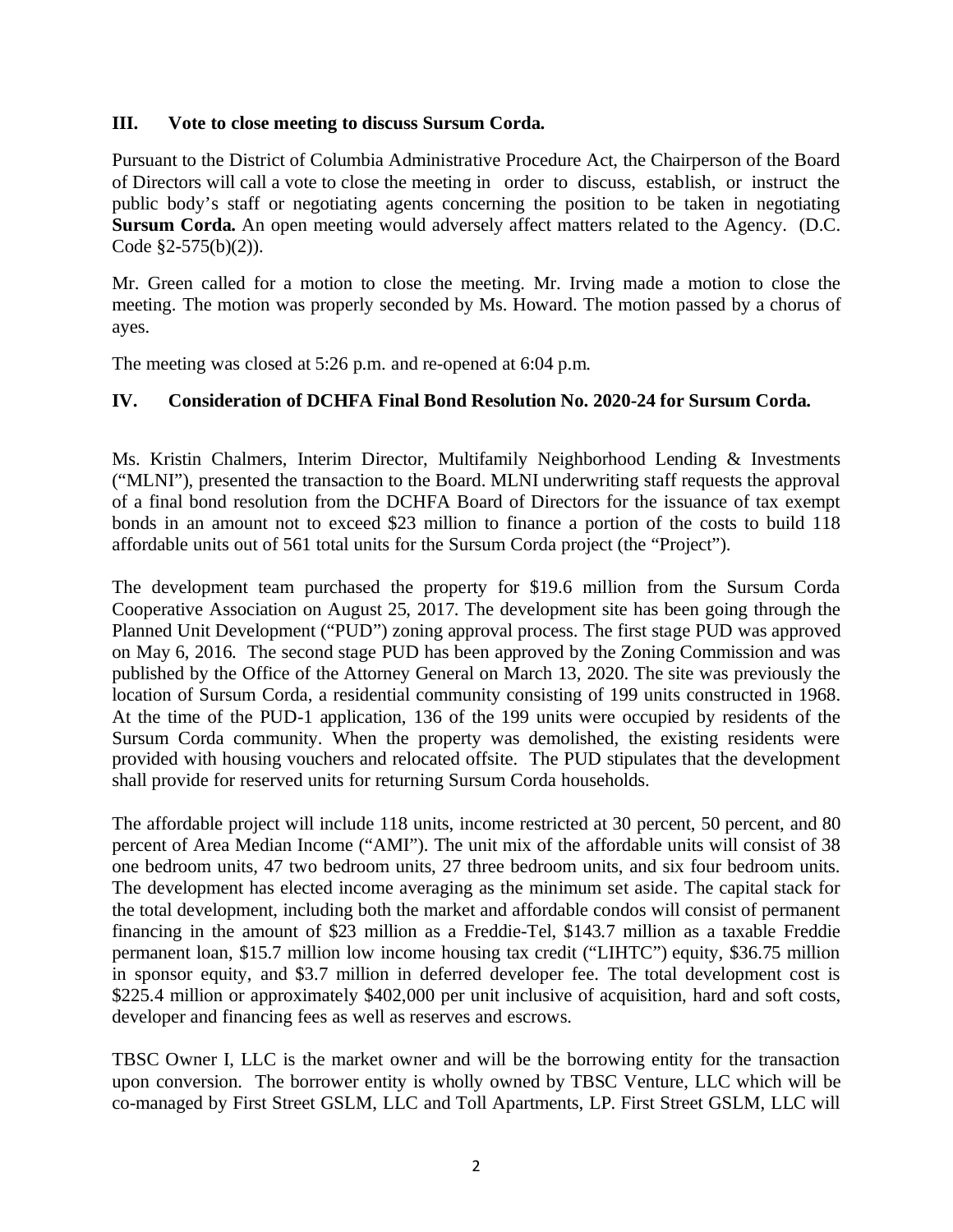be wholly owned by GSLM II Capital Partners, LLC, an existing joint venture fund between Goldman Sachs Urban Investment Group and L&M Development. The remaining members of the development team consist of Harvey Cleary Builders as the general contractor, Ellisdale Construction as the construction manager, WDG Architecture as the architect, Toll Brothers as the property manager, and Mount Airy in Action as the resident services provider.

Ms. Chalmers concluded the presentation, opened the floor for questions and introduced members of development team present on the Board meeting call: Jonathan Cortell and Julia Telzak with L&M Development Partners, Brad Thompson and Bryan Oos with Toll Brothers, and Lonnie Durren with the tenants association.

Mr. Green asked the development team the plan if the development team is unable to fill the units with the former Sursum Corda residents or if former residents choose not to move back? Mr. Cortell responded that the development team is working with Lonnie and the co-op to address a construction and use covenant that is currently on the property. The existing covenant has stipulations for a waitlist to be available to those who lived at Sursum Corda. Once the waitlist is filled from Sursum Corda head of households then the development team will market the Project to the larger universe. Additionally, Mr. Durren responded stating that the co-op will adhere to the construction covenant regarding the time frame for leasing and residents returning to the Project.

Mr. Green also asked which entity will be monitoring the process in the event a former resident no longer has a voucher? Mr. Cortell stated that the compliance monitoring will be handled by L&M Development Partners.

Mr. Jeffery Cooper, DCHFA Vice President, Portfolio and Asset Development requested that Mr. Durren share the waitlist discussed with the Agency. Additionally, the Board stated they will require the "Tenant Selection Plan" to be finalized prior to closing on the Project.

Ms. Howard asked if the community park located on the property is permanent or temporary during development? Mr. Cortell stated the park is permanent and required by the PUD.

Mr. Green asked if the development team is confident they will receive the market rents described in the memo? Mr. Cortell responded stating, "I think this is a substantive community development enterprise, right, where they have the ability to transform it over time with the full build out of 1,200 units."

Mr. Irving asked Mr. Durren about their CBE and SBE plans. Mr. Cortell responded that their team has been working with Mr. Durren to ensure residents have an opportunity to participate. He also noted the development team will be signing CBE and First Source Agreements. Mr. Durren also noted that he is working in the community to ensure residents from the neighborhood have access to jobs.

There were no further questions.